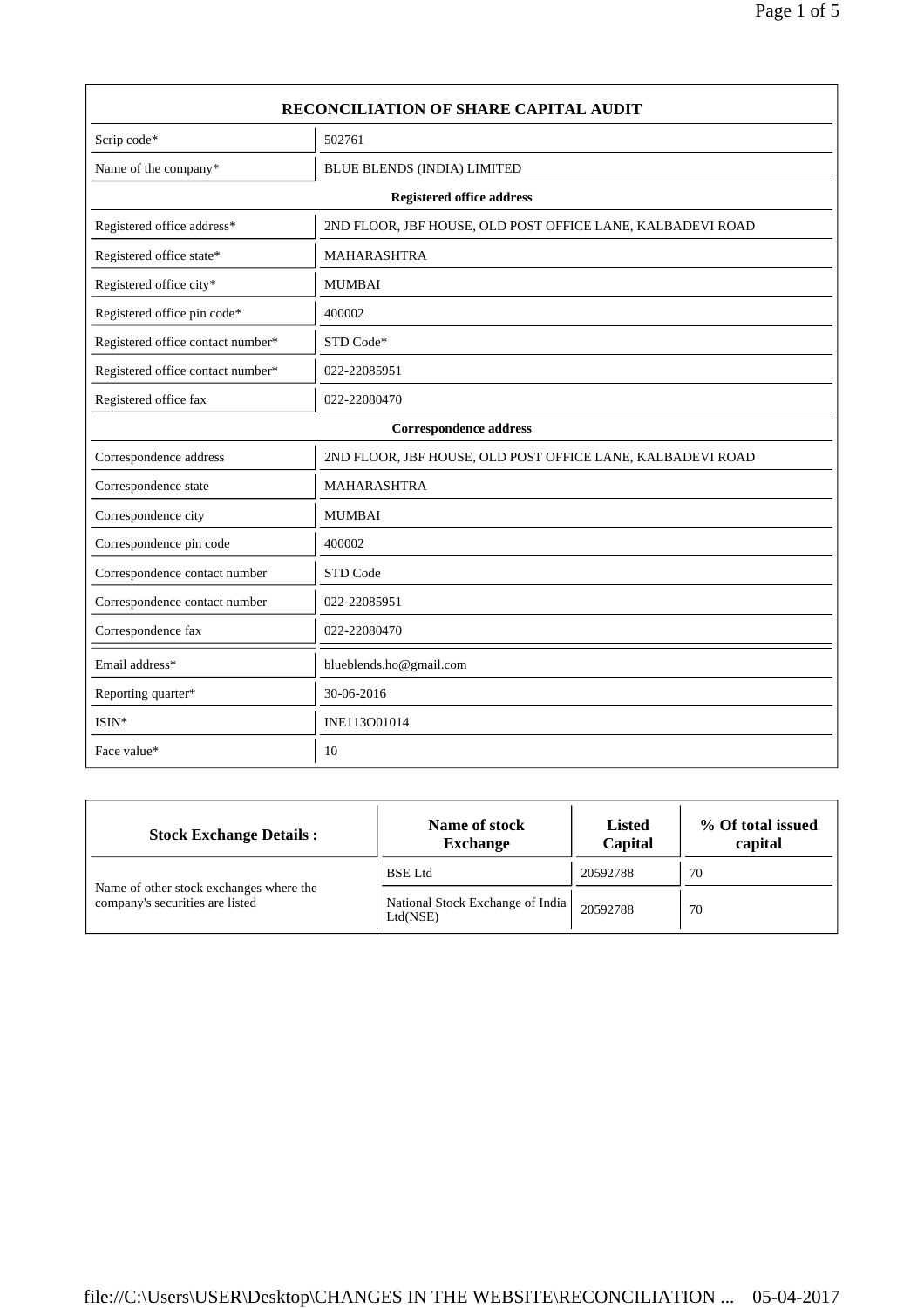| <b>Capital Details:</b>                                                              |                  |                                                               |  |  |
|--------------------------------------------------------------------------------------|------------------|---------------------------------------------------------------|--|--|
|                                                                                      | Number of shares | % Of total issued capital                                     |  |  |
| Issued capital*                                                                      | 21492788         |                                                               |  |  |
| Listed capital (BSE) (As per company records)*                                       | 20592788         | 70                                                            |  |  |
| Held in dematerialised form in CDSL*                                                 | 15650905         | 72.82                                                         |  |  |
| Held in dematerialised form in NSDL*                                                 | 1951707          | 9.08                                                          |  |  |
| Physical*                                                                            | 3890176          | 18.1                                                          |  |  |
| Total no.of shares*                                                                  | 21492788         | 100                                                           |  |  |
| Reasons for difference if any, Between issued capital and listed<br>capital*         | and NSE          | 9,00,000 Preference Shares of Rs. 100/- are not listed on BSE |  |  |
| Reasons for difference if any, Between issued capital and total number<br>of shares* |                  |                                                               |  |  |
| Reasons for difference if any, Between listed capital and total number<br>of shares* | and NSE          | 9,00,000 Preference Shares of Rs. 100/- are not listed on BSE |  |  |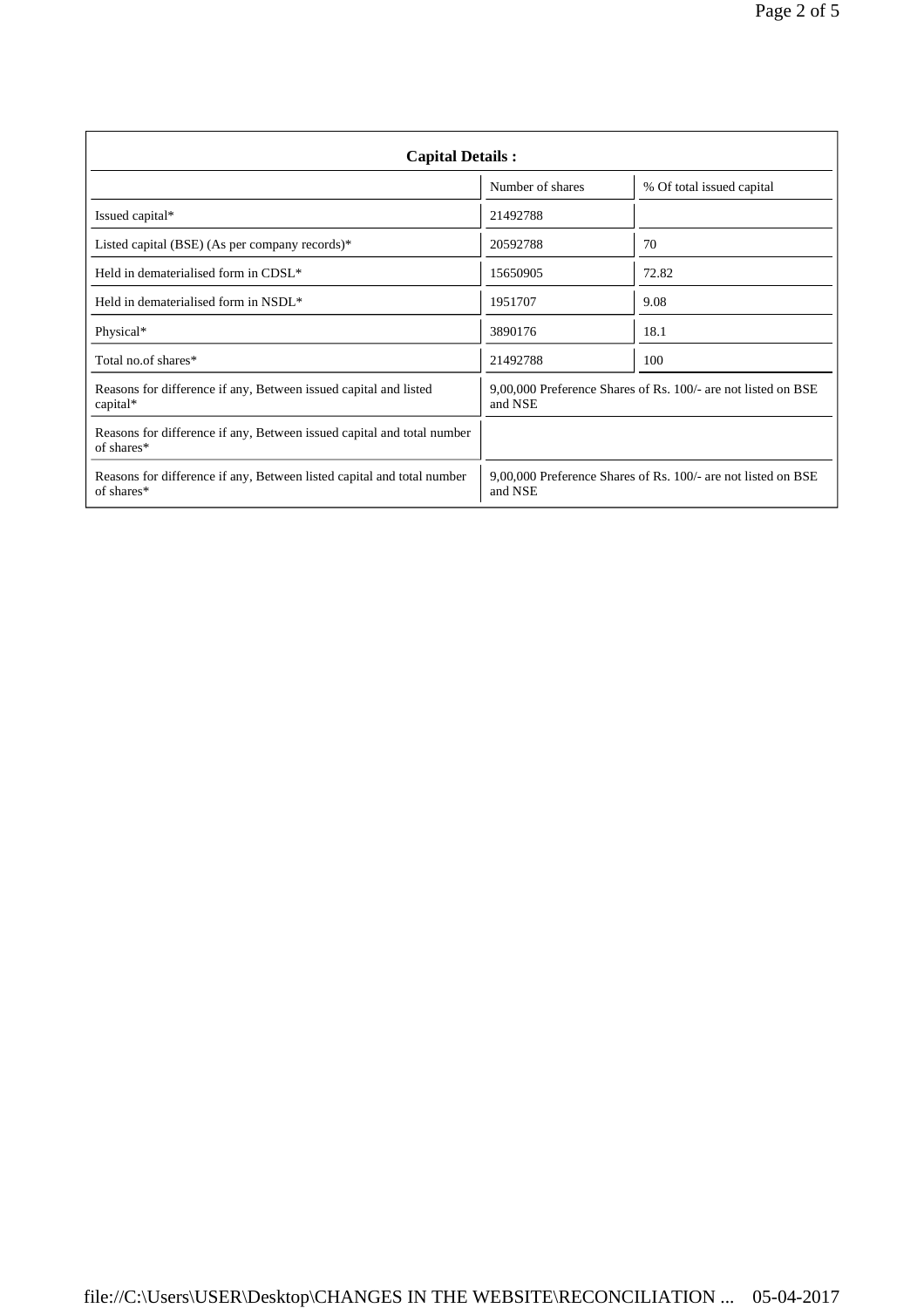|                | Certifying the details of changes in share capital during the quarter under consideration as per Table<br>below: |                 |                                         |                                                 |                                 |                                  |                                                        |
|----------------|------------------------------------------------------------------------------------------------------------------|-----------------|-----------------------------------------|-------------------------------------------------|---------------------------------|----------------------------------|--------------------------------------------------------|
| Serial<br>No.  | Particulars                                                                                                      | No.of<br>shares | Applied / Not<br>Applied for<br>listing | Listed on Stock<br>Exchanges<br>(Specify Names) | whether<br>intimated to<br>CDSL | whether<br>intimated to<br>NSDL. | In-prin appr.<br>pending for SE<br>(Specify)<br>Names) |
|                | <b>ISSUE OF 1183800</b><br><b>EQUITY SHARES TO</b><br>NON-PROMOTER<br><b>GROUP</b>                               | 1183800         | Applied                                 | <b>BSE</b> Ltd                                  | <b>Yes</b>                      | Yes                              | <b>NA</b>                                              |
| $\overline{2}$ | <b>ISSUE OF 1183800</b><br><b>EQUITY SHARES TO</b><br>NON-PROMOTER<br><b>GROUP</b>                               | 1183800         | Applied                                 | National Stock<br>Exchange of<br>India Ltd(NSE) | Yes                             | Yes                              | <b>NA</b>                                              |

 $\Gamma$ 

| Register of members is updated*                                                                               | Yes |
|---------------------------------------------------------------------------------------------------------------|-----|
| If not, Updated upto which date                                                                               |     |
| Reference of previous quarter with regards to excess dematerialised shares, If any.                           | NA  |
| Has the company resolved the matter (excess dematerialised shares mentioned above) in the current quarter ? * | Yes |
| If not, Reason why?                                                                                           |     |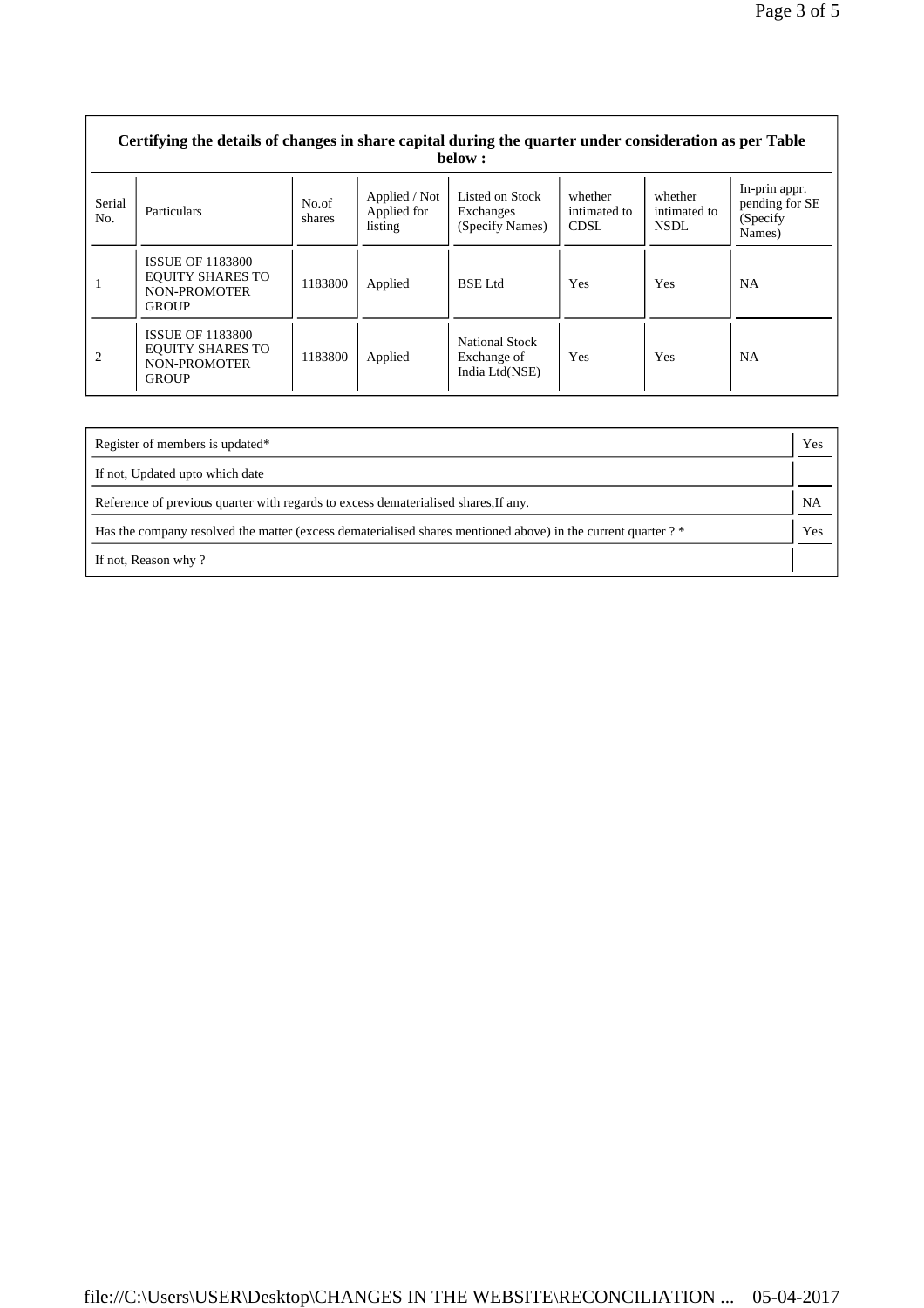| Mentioned the total no.of requests, If any, confirmed after 21 days and the total no.of requests pending<br>beyond 21 days with the reasons for delay |                    |               |                                       |  |  |  |
|-------------------------------------------------------------------------------------------------------------------------------------------------------|--------------------|---------------|---------------------------------------|--|--|--|
| Total no.of demat requests                                                                                                                            | No.of requests $*$ | No.of shares* | Reasons for delay                     |  |  |  |
| Confirmed after 21 days*                                                                                                                              |                    |               | DRF RECEIVED LATE FROM CONCERNED DP'S |  |  |  |
| Pending for more than 21 days*                                                                                                                        |                    | $\theta$      |                                       |  |  |  |

| <b>Compliance Officer Details</b> |                                          |  |  |
|-----------------------------------|------------------------------------------|--|--|
| Name of the compliance officer*   | KUSHALRAJ SONIGDA                        |  |  |
| Designation*                      | COMPANY SECRETARY AND COMPLIANCE OFFICER |  |  |
| Membership Nos*                   | 40416                                    |  |  |
| Telephone no.*                    | 022-22085951                             |  |  |
| Fax no.                           | $\overline{\phantom{a}}$                 |  |  |
| $E$ -mail id*                     | blueblends.ho@gmail.com                  |  |  |